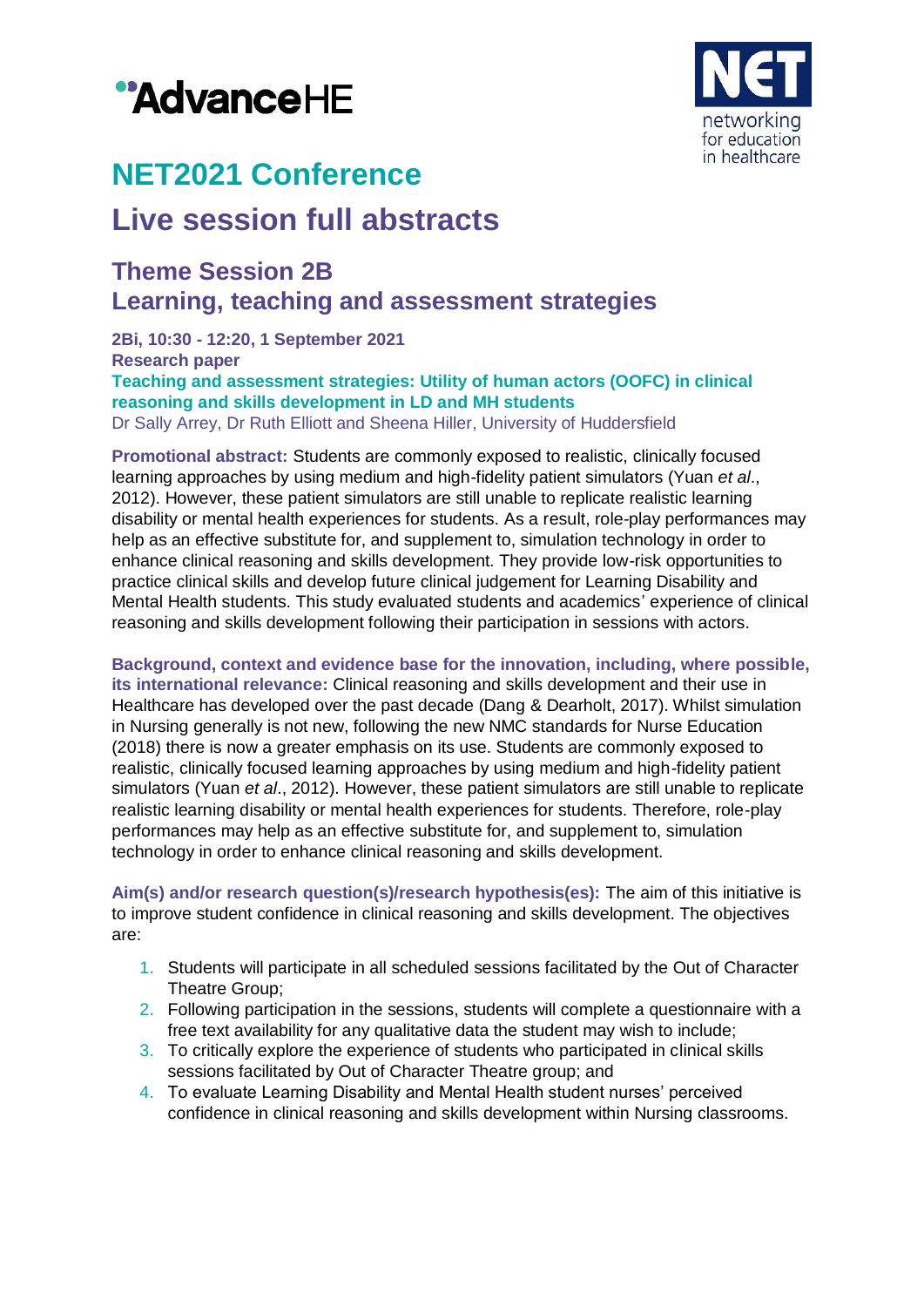**Research methodology/research design, any ethical issues, and methods of data collection and analysis:** Qualitative approaches were used, including a questionnaire with free text to collect data from second and third year Learning Disability and Mental Health Nursing students. Additionally, data was collected using a semi-structured focus group with the academics who were involved with this new approach to teaching, learning and assessment strategies. Ethical approval was obtained from the University of Huddersfield Ethics Board (SREP). Sampling was purposive and the inclusion criteria was second and third year Learning Disability and Mental Health Nursing students. Students who did not attend all their scheduled skills sessions were excluded. Thematic analysis was used to analyse the data.

**Key findings and recommendations:** The study was facilitated by Dr Sally Arrey and Dr Ruth Elliott and the Learning Disability and Mental Health Nursing academic teams who are based at the University of Huddersfield. Qualitative comments from the students suggested that although many found the process initially anxiety-provoking, they went on to enjoy participating and found the process helped with building their confidence, clinically relevant skills and reflection skills. The success of this teaching and learning strategy demonstrated the value of low-fidelity simulation, particularly skills which rely predominantly on communication. Academics who were involved with this new approach to teaching, learning and assessment strategies commented that the teaching and learning strategy allowed for enhanced triangulation of students' assessment and feedback as students received feedback from the actor, the lecturer and peers. Our results also showed that these strategies were valuable to all healthcare workers and we are negotiating shared teaching across the interprofessional courses.

**Three key points to indicate how your work contributes to knowledge development within the selected theme:** This is an innovative approach to teaching, learning and assessment strategies for skills which rely predominantly on communication. The teaching and learning strategy allowed for enhanced triangulation of students' assessment and feedback as students received feedback from the actor, the lecturer and peers. These strategies were valuable to all healthcare workers and would be useful for shared teaching across interprofessional courses.

#### **References:**

Bland, A.J., Topping, A., & Wood, B (2011) 'A concept analysis of simulation as a learning strategy in the education of undergraduate nursing students.' *Nurse Education Today,* 31 (2011) 664-670.

Dang, D. & Dearholt, S.L. (2018) Johns Hopkins Nursing Evidence-Based Practice: Model and Guidelines.

Nursing and Midwifery Council (2018) Standard of Proficiency for Nursing Associates. Available at: [www.nmc.org.uk.](http://www.nmc.org.uk/)

Yuan H.B., Williams, B.A. & Fang J.B. (2011) 'The contribution of high‐fidelity simulation to nursing students' confidence and competence: a systematic review.' *International Nursing Review*, 59, 26–33.

**Keywords:** Learning Disability, Mental Health, Simulation, Teaching Strategies, Learning Strategies.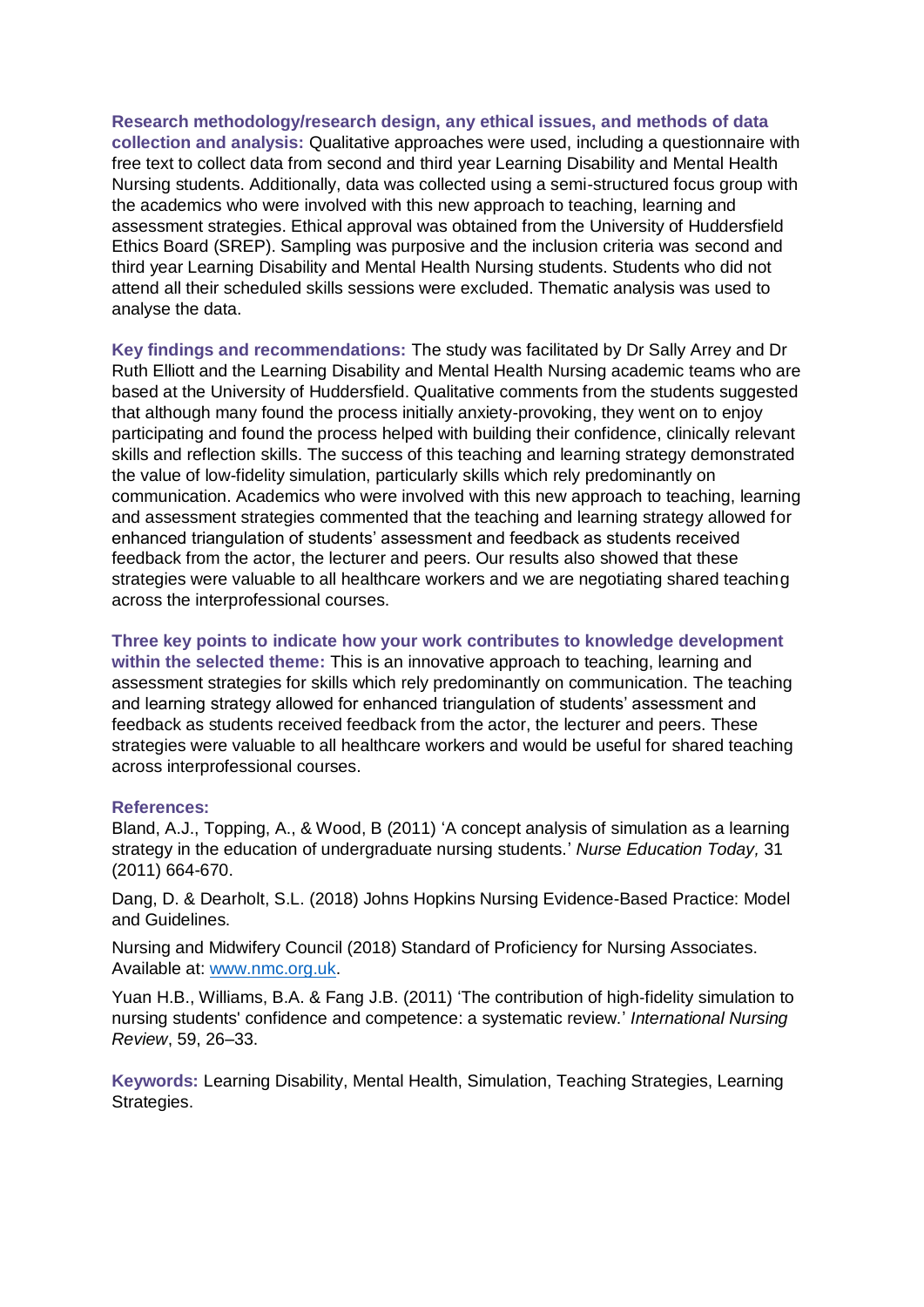#### **2Bii, 10:30 - 12:20, 1 September 2021 Innovation paper Using posters to assess undergraduate student nurses' understanding of Public Health issues** Dr David Hunter, University of Glasgow

**Promotional abstract:** This session will explore how we have used posters to assess undergraduate student nurses' understanding of Public Health issues. We will discuss the rationale behind our move from an exam question to an individual poster and explore how successful this change to curriculum has been. This will include presenting feedback from

the students and providing our insights as academics.

**Background, context and evidence base for the innovation, including, where possible, its international relevance:** Traditionally, the assessment of Public Health has taken the form of an unseen exam question, as part of a wider Nursing exam. In 2020, the assessment of students' knowledge and understanding of Public Health issues was changed to individual posters. Posters have been used as a means of assessment in Nurse Education for more than 25 years as they help students develop communication skills, involve students in the assessment process and encourage them to research a topic thoroughly (McMullen, 2018). However, published literature around the use of posters in this manner appears limited, with many articles dating from the 1990s.

**Aim/focus of the innovation:** The assessment was designed to allow students flexibility. Following a week of classes covering a wide range of Public Health issues, students could choose any Public Health issue they liked as the focus of their poster. This was linked to a course learning outcome which states that students should be able to discuss the relevance of Public Health issues to nursing practice in all clinical settings.

**Implementation of the innovation:** Students were provided with assessment guidelines which detailed the key components of the poster. These included: a clear identification of a Public Health issue and why it is appropriate to explore; consideration of relevance by linking to key policies or priorities; consideration of collaborators to make the proposed intervention a success; implications for wider nursing practice; use of supporting literature; and clarity of the message. Posters were designed electronically and uploaded to Moodle (the virtual learning environment) for marking.

**Methods used to assess the innovation:** Feedback from students will be gathered in spring 2020 once the posters have been marked, confirmed by the external examiner and the students have been able to review their performance.

**Key findings:** We will be able to draw together findings once the posters have been marked.

**Three key points to indicate how your work contributes to knowledge development within the selected theme:** We will provide recommendations based upon our experience once the posters have been marked and feedback from students have been gathered. It is our intention to have the best posters printed for display at an annual lecture in October which all of our undergraduate students attend.

#### **References:**

McMullen, J. (2018) 'An action inquiry to develop a marking guide for poster presentations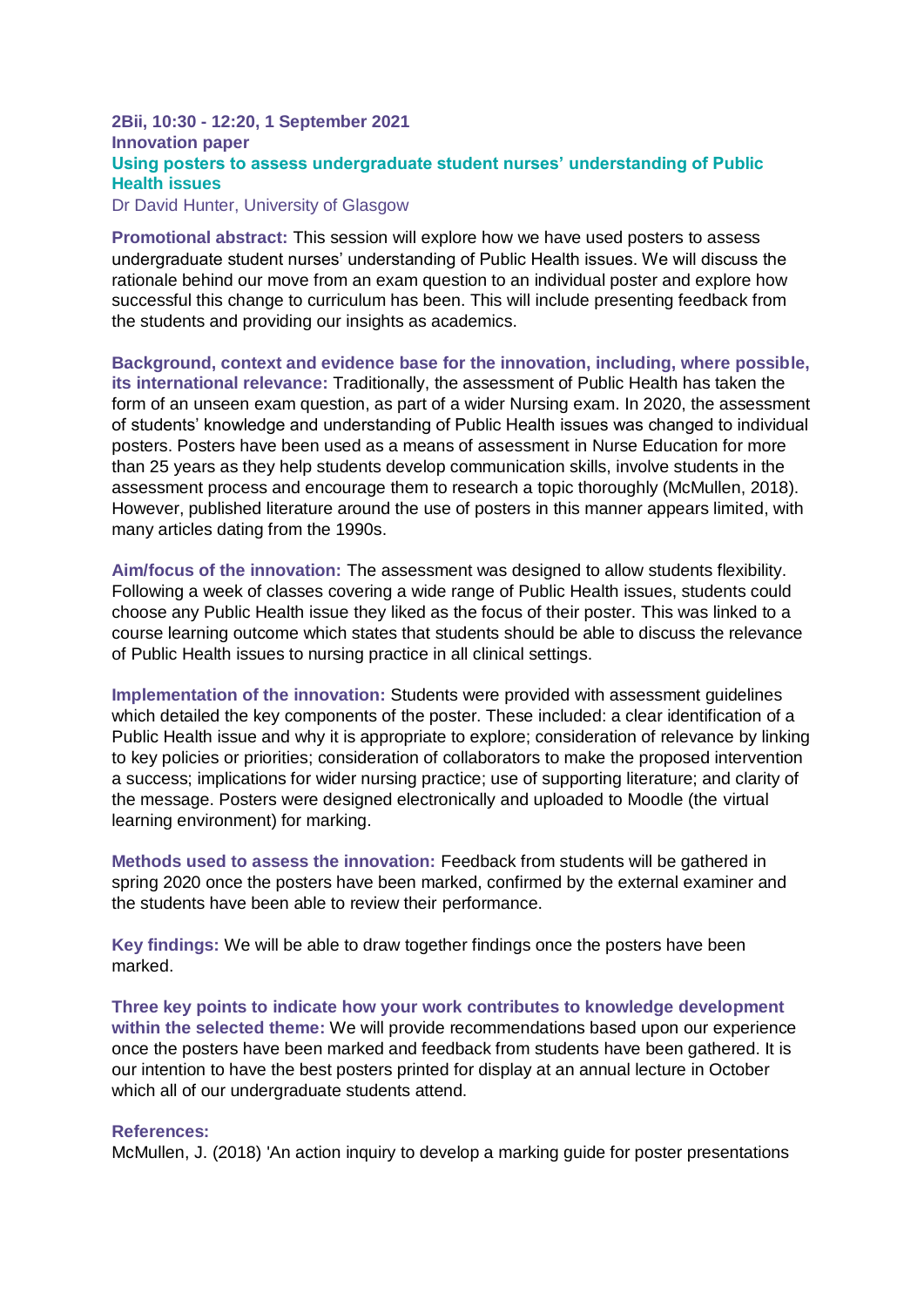by undergraduate nursing students.' *International Journal of Innovative Research in Medical Science (IJIRMS)*, 3(8), 2133-2141.

**Keywords:** Undergraduate Student Nurses, Assessment, Public Health, Posters.

**2Biii, 10:30 - 12:20, 1 September 2021 Innovation paper Involving student nurses in their assessment: The use of a combination of a group and peer assessment strategy** Niki Simbani, Keele University

**Promotional abstract:** This innovation focused on involving student nurses in their assessment, using a combination of a group and peer assessment strategy in Pre-Registration Nurse Education.

**Background, context and evidence base for the innovation, including, where possible, its international relevance:** Nurse Education relies on traditional assessment strategies, however, creative approaches to assessment can enhance student learning (Mackintosh-Franklin, 2016). A combination of group and peer assessment can be successfully implemented in Nursing institutions. However, group assessment is a contentious pedagogical approach among Nurse Educators and Nursing students (Cory, 2018; Smith & Rogers, 2014). For most Nursing students, a lack of equity in effort towards group assessment is common. However, for Nurse Educators, group assessment can bring anxiety and apprehension.

**Aim/focus of the innovation:** This paper will present the benefits of using a group and peer assessment strategy in Nurse Education.

**Implementation of the innovation:** A group presentation assessment was introduced to second year undergraduate Nursing students in a United Kingdom university. Nursing students were divided into smaller groups of six in preparation for a group presentation assessment. The allocation of groups was done on the first week of the module. Timetabled sessions were allocated for the group assessment, allowing time for planning and practice. A total of 90 % was allocated towards the overall grade for the group assessment while 10% was obtained from peer assessment. A five-item criteria for peer assessment was shared with the students. This allowed them to assess each other's contribution to the group assessment while the tutors assessed them on the achievement of the assessment learning outcomes.

**Methods used to assess the innovation:** An evaluative question asked at the end of each group presentation revealed several benefits of using this assessment strategy.

**Key findings:** Most groups acknowledged their apprehension of using this type of assessment. However, the following themes emerged: opportunity to work as a team; improved cohesion within the Nursing students from different fields of nursing; improved communication skills, organisation skills and support for each other. Through this assessment, learning outcomes for the assessments were achieved and essential nursing skills were enhanced.

**Three key points to indicate how your work contributes to knowledge development within the selected theme:** Involving Nursing students in their assessment can empower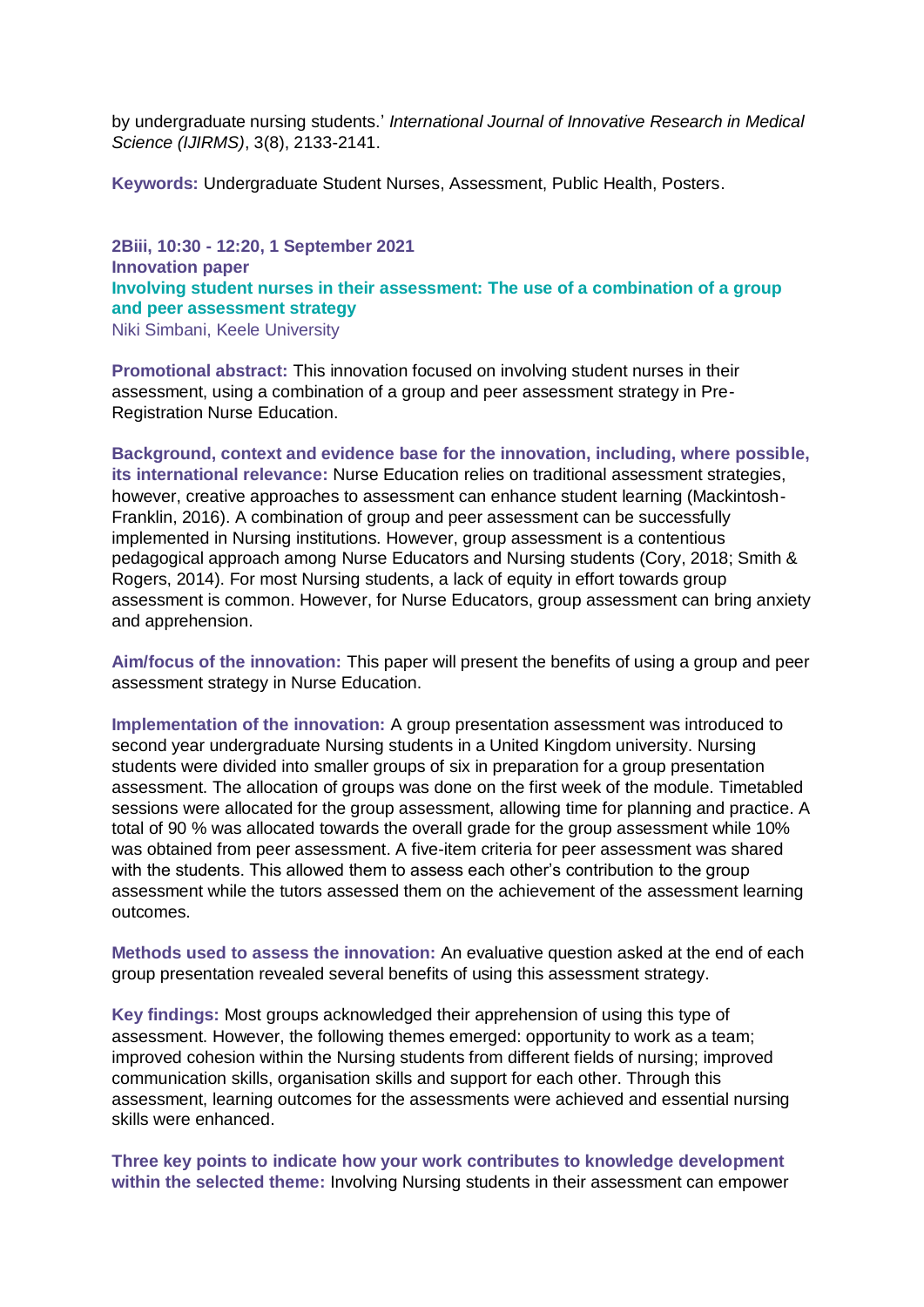them and improve the student-centred approach to learning. It can assist students to practice being accountable professionals (NMC, 2015). It can enhance skills needed for assessment, planning and delivery of care in nursing practice.

#### **References:**

Cory, S.R. (2018) 'Development of a group work assessment pedagogy using constructive alignment theory.' *Nurse Education Today*, 61, 49-53.

Mackintosh-Franklin, C. (2016) 'Pedagogical principles underpinning undergraduate nurse education in the UK: a review.' *Nurse Education Today*, 40, 118-122.

Nursing and Midwifery Council (2015) The Code: Professional standards of practice and behaviour for nurses and midwives. NMC: London.

Smith, M. & Rogers, J. (2014) 'Understanding nursing students' perspectives on the grading of group work assessments'. *Nurse Education in Practice*, 14(2), 112-116.

**Keywords:** Group Presentation, Group Assessment, Peer Assessment, Undergraduate Nursing.

#### **2Biv, 10:30 - 12:20, 1 September 2021 Innovation paper Co-Creation: Empowering student engagement in the assessment process - a pilot study**

Emma Pope, Cardiff University

**Promotional abstract:** Co-creation of teaching and learning is a growing field in higher education but the inclusion of students in the co-creation of assessment material remains slightly controversial. This session will outline how co-creation of assessment material has been undertaken using a whole-class format, within a Level 6 module of the BSc (Hons) Radiotherapy & Oncology Programme at Cardiff University. It will highlight the benefits and potential pitfalls involved with this type of staff-student partnership and provide an opening for discussion around co-creation within assessment.

**Background, context and evidence base for the innovation, including, where possible, its international relevance:** Changes in the higher education landscape have seen a growing drive to improve student experience (Dollinger *et al*., 2018), encouraging student engagement in the curriculum (Bergmark & Westman, 2016), and helping to move students from passive consumers to active learners (Bovill *et al*., 2016). Co-creation within assessment has raised concerns amongst academics (Cook-Sather *et al*., 2014), but Deeley and Bovill (2017) and Doyle *et al.* (2019) have provided evidence of assessment co-creation. This session describes the co-creation of both an assignment title and marking criteria within a Level 6 module of the BSc (Hons) Radiotherapy & Oncology Programme at Cardiff University.

**Aim/focus of the innovation:** The aim of the innovation was to help students develop a greater understanding of the assessment process, whilst giving them the opportunity to be active rather than passive participants in the assessment process. It was important that this was a whole-class activity as the staff team were mindful of the potential to create a community group which encompassed and recognised the value and input of all involved. Inviting the whole class to be involved allowed all members to develop a sense of shared ownership over the resulting assessment.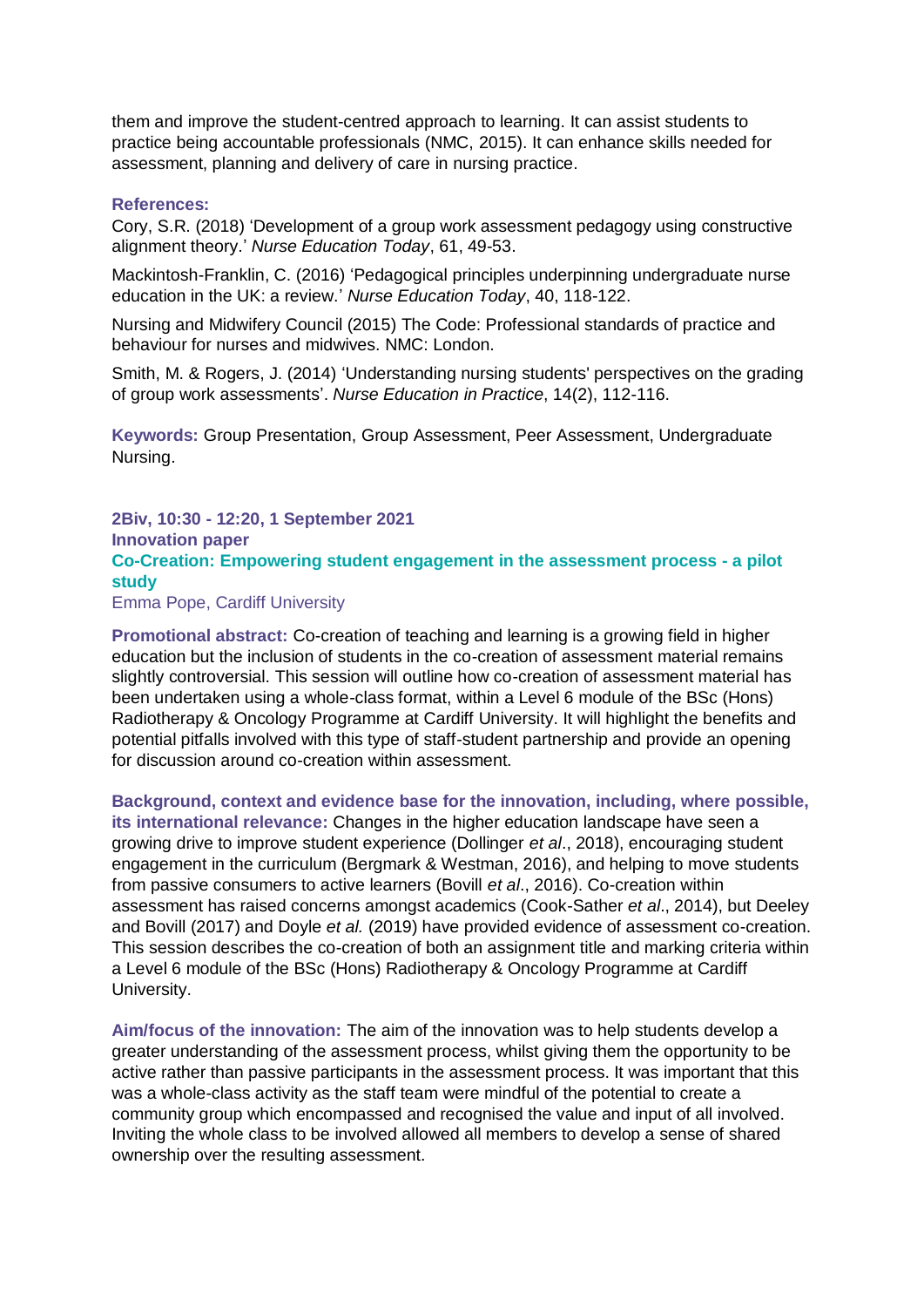**Implementation of the innovation:** Students enrolled on the Level 6 Integrated Radiotherapy Practice III module at Cardiff University explored the psycho-social impact of working in the field of cancer on themselves and professional staff. To help them develop resilience we introduced a session based around using art to make sense of their experiences. To further develop this, the team worked with the whole class to co-create an assignment title and marking criteria (within the context of a standard rubric) linked to the art workshop experience.

**Methods used to assess the innovation:** The co-creation project was assessed using both immediate feedback from the whole class and followed up by a short questionnaire several weeks later. The question facility on Mentimeter was used to provide an immediate perspective of how the whole class felt about the experience. The questionnaires allowed the team to determine if the initial enthusiasm about the assessment task was maintained.

**Key findings:** Initial student responses to being part of the co-creation of assessment material were very positive. They felt that being involved in the process of deciding an assessment title gave them a 'greater understanding of the content of the assignment'. The students valued the 'immersive' nature of co-creation and the fact that they needed to 'collaborate and compromise' which they linked to working clinically as professional therapeutic radiographers. Following the experience, the students had a greater awareness of how assignments are designed, and the complexities involved in this area of the curriculum.

**Three key points to indicate how your work contributes to knowledge development within the selected theme:** This paper adds to the body of evidence that demonstrates the benefits of co-creating assessment material with students. Co-creation of assessment material can be a daunting task for both staff and students, so sharing ideas and concepts can help to open up further debate and discussion in this growing field. There is currently little, or no, evidence specifically linked to the sphere of Therapeutic Radiography which explores this concept and therefore this paper starts the debate in a new area of higher education. This paper offers an insight into the student perspective of co-creation of assessment material.

#### **References:**

Bergmark, U. & Westman, S. (2016) 'Co-creating curriculum in higher education: promoting democratic values and a multidimensional view on learning.' *International Journal for Academic Development* 21(1), 28-40.

Bovill, C., Cook-Sather, A., Felten, P., Millard, L. & Moore-Cherry, N. (2016) 'Addressing Potential challenges in co-creating learning and teaching: overcoming resistance, navigating institutional norms and ensuring inclusivity in student-staff partnerships.' *Higher Education* 71(2), 198-208.

Cook-Sather, A., Bovill, C. & Felten, P. (2014) *Engaging students as partners in Learning and Teaching in Higher Educatio: A Guide for Faculty*. San Francisco: Jossey Bass.

Deeley, S. J. & Bovill, C. (2017) 'Staff Student Partnership in Assessment: Enhancing Assessment Literacy Through Democratic Practices.' *Assessment & Evaluation in Higher Education,* 42(3), 463-477.

Dollinger, M., Lodge, J.M. & Coates, H. (2018) 'Co-creation in higher education: towards a conceptual model.' *Journal of Marketing for Higher Education*, 28(2), 210-231.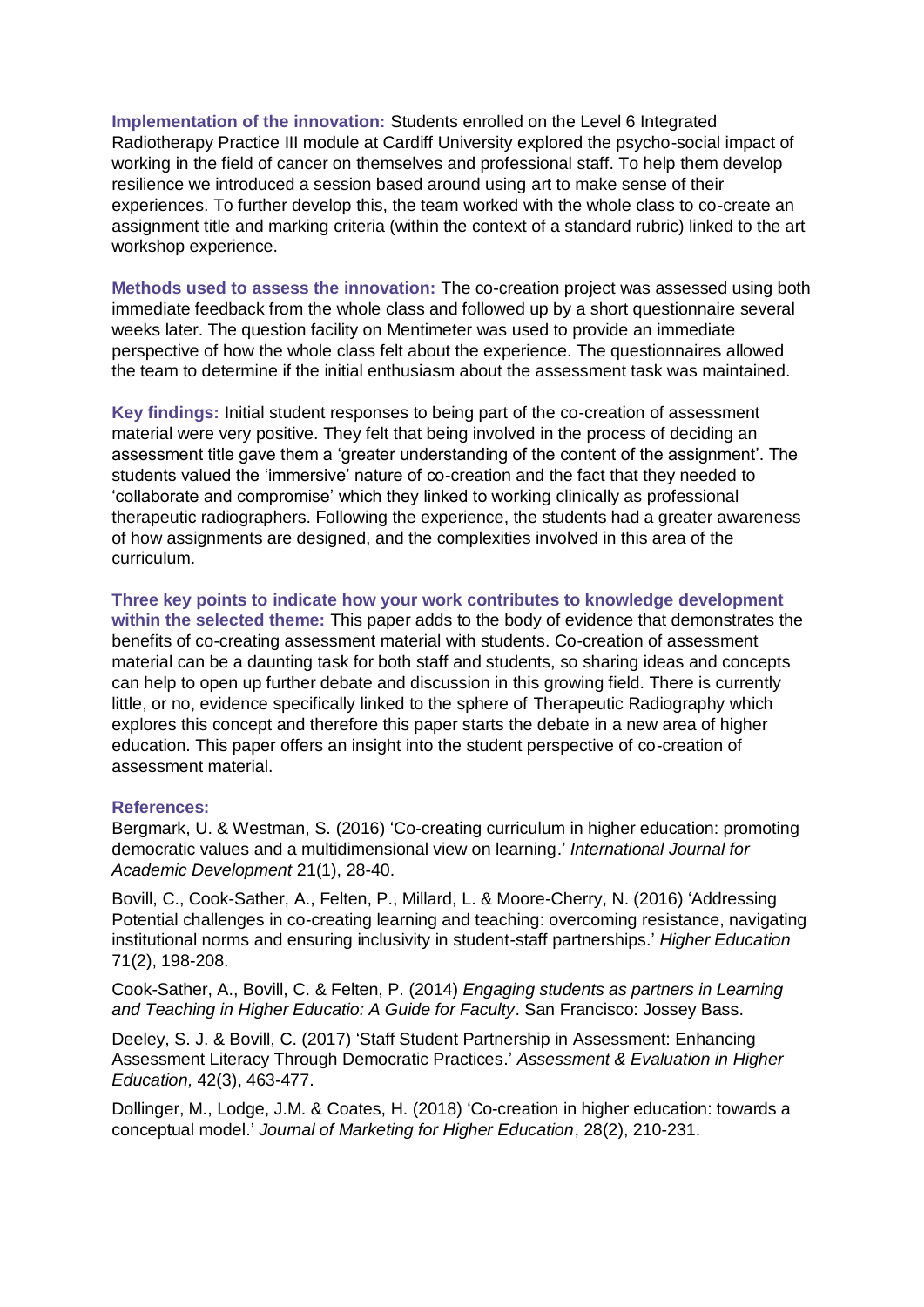Doyle, E, Buckley, P. & Whelan, J. (2019) 'Assessment co-creation: an exploratory analysis of opportunities and challenges based on student and instructor perspectives.' *Teaching in Higher Education*, 24(6), 739-754.

**Keywords:** Co-creation, Higher Education, Assessment, Student Perspectives.

#### **2Bv, 1 September 2021, 10:30 - 12:20 Poster+**

#### **An investigation of reflective capabilities of Physiotherapy students within the undergraduate programme**

Amanda Deaves, University of Liverpool

**Promotional abstract:** This research aims to evaluate students' reflective capabilities at different time points within the undergraduate Physiotherapy programme. Becoming a reflective practitioner has been highlighted by the Chartered Society for Physiotherapists (CSP) and Health and Care Professions Council (HCPC) as an essential skill. Reflective practice is a crucial element of competent practice and is embedded within the undergraduate programme. By assessing the students' reflective capacity at different time points during their training it may be possible to review any changes or development of these reflective constructs. Therefore, providing an overview of the students reflective capabilities and could inform teaching practices.

**Main focus/theme of, or issues addressed by, the poster:** As reflective practice is a key attribute of a competent healthcare professional it is essential that activities that promote reflection are embedded in Healthcare Education. Within the undergraduate Physiotherapy clinical programme, reflective practice is central to the fulfilment of professional competencies and is therefore embedded within the Physiotherapy curriculum across all three years of training. The curriculum supports the development of this proficiency via the teaching/learning activities and the progression of the learning outcomes as the student advances through the programme towards graduation and employment.

**Research approaches and underlying evaluation:** Valid measures to assess outcomes of reflective practice are scarce and often do not review the scope of reflective capacities within the individual. However, recent research by Priddis and Rogers (2018) has developed an instrument that includes 10 sub-scales. By using this validated questionnaire, it is suggested that the Physiotherapy students' reflective capacities can be evaluated during their undergraduate programme. This research uses an analytical observational cross-sectional design using the convenience sample of Physiotherapy students within the University of Liverpool. With the purpose of answering the following question; Does the reflective capabilities of the student physiotherapist improve during their undergraduate experience?

**Implications for healthcare education:** The ability to become an effective reflective practitioner is essential in modern health (Miraglia & Asselin, 2015). Participating within reflective practice has the potential to decrease burnout/dissatisfaction and improve attitudes, beliefs, values and assumptions (Nguyen *et al*., 2014). The information received by evaluating the reflective capacities of the undergraduate students will inform teaching practice, thus increasing the awareness of educational approaches that impact on the development of reflection. Not only will this enhance the student's progression towards a reflective practitioner, it will also provide healthcare professionals with psycho-social selfefficacy for the work environment.